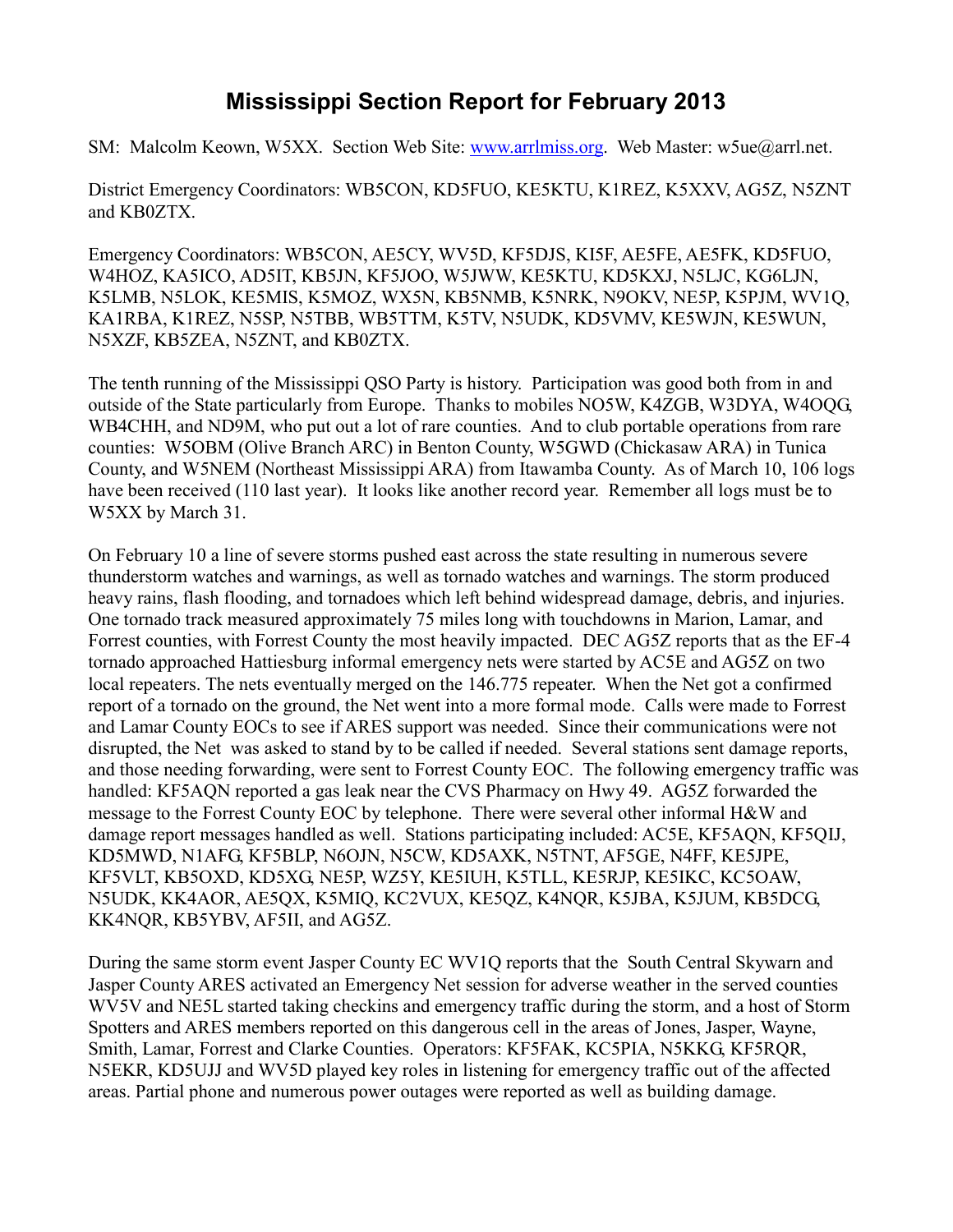Central Mississippi Skywarn Coordinator KE5PYM reports that the Central Mississippi SkyWarn net activated on February 10 at 10.30 AM and closed at 12:00 midnight for a total of 13.5 hrs of operation. The net had 40 checkins on VHF and passed 15 pieces of traffic. Thanks to the following that served tours of duty as NCS: KE5JKD, KF5QXU, KF5EZT, K5GCY AD5XR, AE5SK, and KE5PYM.

…. but there was no rest for ARES in Hattiesburg. The Red Cross requested assistance on February 21. Hams were asked to provide back-up communication between two active shelters and the Red Cross Headquarters building. NE5P, N5SP, AE5QX, and AG5Z met with Red Cross officials including KF5LNJ, N8JE, KF5OEK, and others to work out an activation plan. Hams were advised that there was no equipment on site and responders would need to bring their own rigs and antennas. Further, Hams provided a rig and coax for the Headquarters site which the licensed Red Cross personnel operated. NE5P activated the shelter in Purvis, and AE5QX activated the Hattiesburg shelter. N5SP stood by as relief operator if needed. The Red Cross secured the activation around 8:00 PM. Storm activity increased later that night, and Hams were called back in. AE5QX went back to the Hattiesburg shelter, and AG5Z went down to the shelter in Purvis. The stations were secured once the severe weather passed around 1:30 AM.

….. and is that the end of the action in Hattiesburg? Not so. The Red Cross again requested Ham Radio backup communications assistance on February 25. N4FF was dispatched to the Purvis shelter at 2:00 PM. AE5QX was dispatched to the Hattiesburg shelter at 2:45 PM. There was a delay in N4FF arriving in Purvis, so AG5Z went down and established communications with AE5QX and the Red Cross Headquarters until N4FF arrived. Both locations lacked on-site antennas, so each operator managed to configure an adequate antenna from items they brought with them. N8JE operated the Red Cross Headquarters Station that he had installed. N6OJN relieved N4FF at 7:00 PM. and operated that station until operations were secured at 9:00 PM.

As a result of the ARES effort, the American Red Cross South Mississippi Readiness and Response Manager, Susan Laney, send a letter of commendation to AG5Z recognizing the efforts of the ARES operation in Hattiesburg. Copies of the letter were sent to ARRL CEO K1ZZ, Delta Division Director K5UZ, and Mississippi SM W5XX. KUDOS to the Hams in Hattiesburg for their multiple responses!!!

EC KB5NMB reports an upsurge in APRS activity in the Itawamba County area. This activity is due in large part to a growing interest in weather. At last year's Huntsville Hamfest several of the Northeast Mississippi ARA (NEMARA) members attended a forum on APRS use during severe weather. Since then NEMARA members have began to use APRS tracking of mobile spotters during Skywarn events. This allows the net control to be able to see where a spotter is located in relation to a storm, hopefully keeping them out of possible trouble. Several of the NEMRA members have added home stations to the local network with weather stations attached. These are N5MIS, KE5MAT, K5TV, and KE5BSB. Others in the group are talking about upgrading or putting stations back on the air that are off. APRS is a very useful tool with lots of possibilities. Check with Jeff for more info.

EC AE5FE reports that during two days in February WinMor connections were tested at various locations. As more EOC's begin to investigate the feasibility of alternative EMCOMM, WinMor appears to be the most practical option available for agencies that cannot afford a high dollar investment. The conducted tests can be called somewhat successful. Some stations initially had problems, but were eventually resolved. Further testing and experience will make a proven system available. The primary focus was on peer-to-peer communication. The reason for this is that if there were to be a total failure of the internet, mail could be potentially lost, since Winlink has no capabilities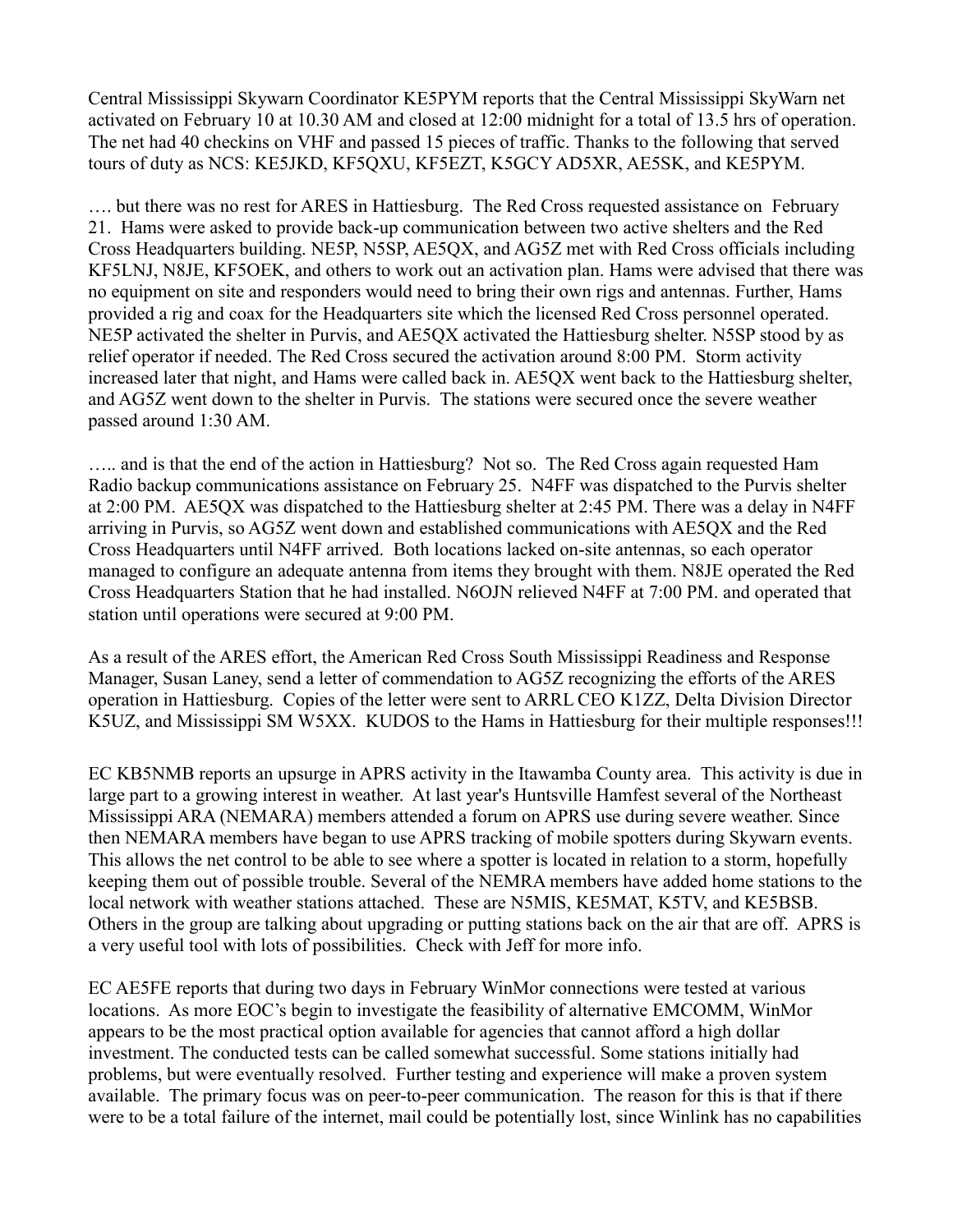of notifying users if mail was undeliverable. Stations participating were WB5AKR, WB5BNV, N5UDK, KF5DII, and KF5QLL. After initial problems, connects were reported to most stations.

Rick also reports that on February 20 and 21 Lauderdale-Clarke ARES conducted a "Ham Cram" training session for the John C. Stennis Memorial Hospital in DeKalb. Of the 7 participants 6 successfully earned their Technician License. The Meridian ARRL VE Team conducted the exam on site. ARES has been asked to schedule a "Now What?" class to assist and Elmer the new Techs in "netiquette" and proper operating procedures as well as conduct an NTS training class. A date has yet to be determined.

As part of the Vicksburg Campaign sesquicentennial activities, the Vicksburg ARC provided communications for the 'Run Through History' held at the Vicksburg National Military Park. Despite sub freezing temperatures at the beginning of the race, Chairman N5KWT thanks the following for turning out to support this event: N5JGK, WB5YKR, KC5VTN, W5WAF, KD5ZIP, W5XX, K5IMT, KD5RFT, KF5FND, and all the way from Jackson, K5GCY. Thanks for coming over, Gary!

KU4WW (the Fox) reports that the first Tishomingo County ARC Fox Hunt was held on February 16. Unfortunately, Jeff got lost going to the Fox's Den. Once the slightly delayed Foxhunt got under way, Jeff gave tips as to the den's location using a County Road map. Unfortunately, the roads and features such a bridges and railroad crossings were not as well marked on the roads as on the map. Jeff finally had to tell the Hunters where he was. This was really a lessons learned exercise. The next Tishomingo County ARC Foxhunt is on the planning board.

And if that was not enough action for the TCARC, on March 2 they charged up Woodall mountain pulling their EMCOMM Trailer for participation in the ARRL SSB DX Test. The day begin with snow and trying to start a fire with wet wood and charcoal lighter. Once things got rolling the DXing began. Many contacts were made in the Caribbean and South America. Although there was not a record contest score, good food and fellowship were enjoyed by all!

DEC WB5CON and KF5OHD report that Alcorn County ARES presented WB5DO and AF5BP with the ARRL Certificate of Merit Award. This was done in recognition of their efforts in tutoring candidate hams and organizing many test sessions.

Scott County EC K1REZ reports that Asst. EC KC5IID has made the necessary contacts and is in the process of drawing up a Memorandum of Understanding between the Scott County ARES Team and the Scott Regional Hospital in Morton.

And from below the AM Broadcast Band W5THT reports that WD2XSH/6 now has logged 11,000 hours of transmitting with no interference complaints. If you are contemplating operation on the new 630 Meter band, contact Pat.

Welcome to the following new Hams in Mississippi in February: KF5TQG, Carolyn – Brookhaven; KF5TRK, Karl – Natchez; KF5TTT, Alvin – Jonestown; KF5TTU, Steven – Saltillo; KF5TVU, Leo – Wiggins; KF5TVV, Philip – Hattiesburg; KF5TWK, William – Olive Branch; KF5TWL, Chris – Olive Branch; KF5TZD, William – Laurel; KF5UBQ, Charles – Florence; KF5UBR, Linda – Bentonia; KF5UBS, Jessica - Florence; KF5UBR, Clay – Madison; KF5UBU, Rudy – Pearl; KF5UBV, Matthew – Meridian; KF5UBW, Brandi – Daleville; KF5UBX, Ricky – Union; KF5UBY, Robert – Philadelphia; KF5UBZ, William – Morton; KF5UCA, Michael – Union; and KF5UCN, Michael – Sarah.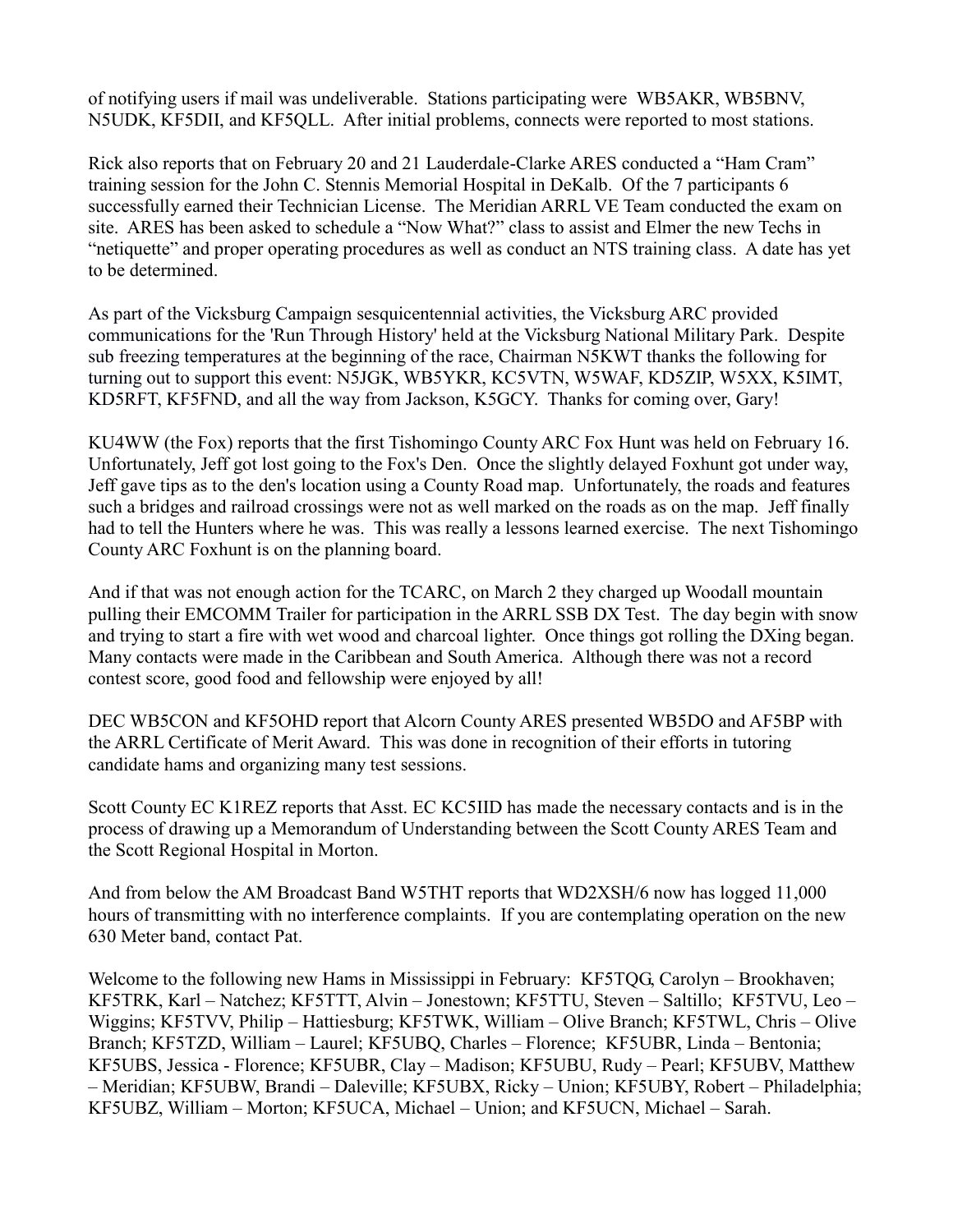Also welcome to the following new ARRL Members in February: K5BUG – Cleveland; KF5DJS – Yazoo City; W5DXZ – Pearl; K5EYK – Ocean Springs; KF5JTK – Diamondhead; KF5MYP – Lake Cormorant; KD5NBH – Laurel; KF5NGY – New Albany; KF5OYT – Wiggins; KF5SDB – Olive Branch; KF5SEI – Benton; KF5SYF – Natchez; KF5TAV – Horn Lake; KF5TJK – Coffeeville; KF5TMM – Amory; KF5TPB – Mathiston; N5TQF – Madison; KF5TTT – Jonestown; KF5UBT – Madison; N5UGE – Poplarville; N4WPG – Union; and KB5ZDY – Gulfport. The Mississippi ARRL Membership is now 1,148, another new record up from 1,141 last month. Thanks to all who help to keep our membership growing!

Also welcome back to KU4WW as Asst. EC for Tishomingo County. KG6LJN has had to retire as EC for Greene County because of health considerations.

Congratulations to the following on their upgrades: KE5EOW – Meridian; KF5SUM – Sardis; and KF5TQP – Florence.

Also congratulations to the Mississippi Coast ARA whose Special Service Club status has been renewed.

Club Newsletters/Reports: Hattiesburg ARC (AC5E), Meridian ARC (W5MAV), Mississippi Coast ARA (KB9ZR), and the Northeast Mississippi ARA (KE5SSB).

DEC/EC Reports: WB5CON (NE MS/Alcorn), KF5EZT (Rankin), AE5FE (Lauderdale/Clarke), KE5KTU (Hinds/Copiah/Madison), K5MOZ (Jackson), WX5N (Prentiss and Tishomingo), WV1Q (Jasper), K1REZ (Scott), KE5WJN (Pearl River), and AG5Z (SE MS).

HF Net Reports - sessions/QNI/QTC (Net Manager)

Magnolia Section Net 28/955/17 (K5DSG) MS Baptist Hams Net 4/25/0 (WF5F) MSPN 28/2530/34 (K5NRK) MS Slow Net 20/46/0 (W3TWD)

VHF Net Reports - sessions/QNI/QTC (Net Manager)

Booneville and Prentiss County ARES 4/47/0 (WX5N) Capital Area Em Net 3/53/0 (K5XU) Central Mississippi Skywarn Net 1/40/13 (KE5PYM) Storm Event of February 10. Delta ARES Net 4/27/0(K5JAW) Grenada/Yalobusha ARES Net 4/25/0 (AD5IT) Itawamba County ARES 4/70/1 (KB5NMB) Jackson ARC Em Net 4/43/0 (N5DU) Jackson Co ARES Net 25/370/4 (K5MOZ) Magnolia DX Assn 4/62/0 (K5OAZ) Meridian Area EN 6/68/1 (AE5FE) Metro Jackson ARES Net 4/49/3 (K5GCY) Mississippi Coast ARA 4/64/0 (K5KMU) Mississippi Coast ARA Tech Net 4/33/0 (K5KMU)